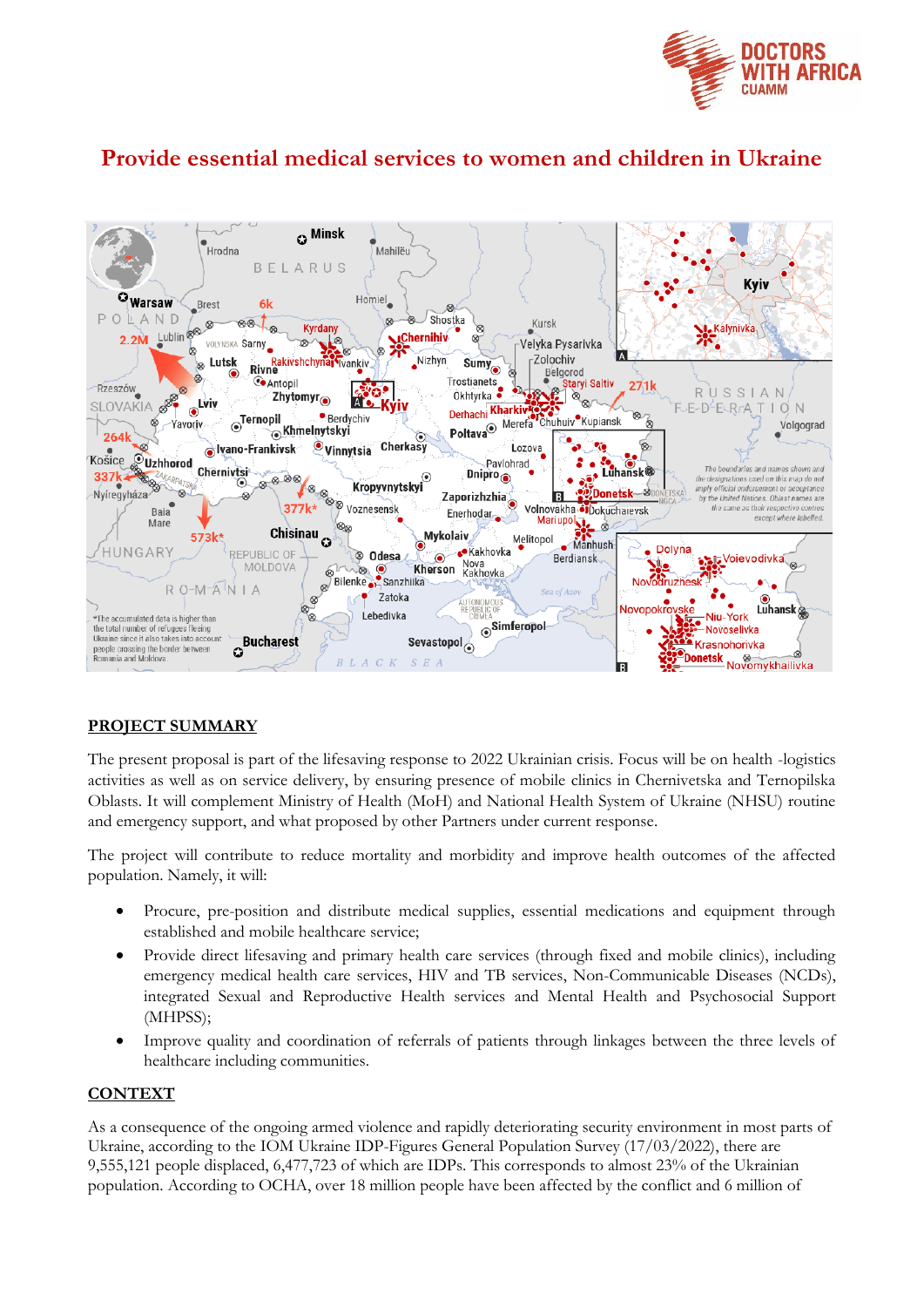

them are in urgent need of humanitarian support (Ukraine PHSA-Short Form, 3/3/2022), where the population most represented are women, children, older people, persons with disabilities, and ethnic minorities. In such a context, the disruption and collapse of essential health care services causes multiple needs, making it essential for the MoH and the NHSU, in partnership with the humanitarian community, to ensure the provision of timely lifesaving assistance to both IDPs and host communities.

Concerning the health sector, in this crisis, the three main health risks identified by WHO, are NCDs being the leading cause of death in Ukraine (death occurring before the age of 70 years) even before the conflict; HIV-TB (with among the highest rate in Europe) and MHPSS. Concerning NCDs, the five most present conditions are cardiovascular disease (CVD), diabetes, cancer, chronic respiratory diseases and mental health, which lead to 84% of all mortality in Ukraine (Ukraine Crisis, PHSA, 17th March 2022).

In response to this situation, CUAMM has developed a health-logistics intervention to complement the government efforts. Under the MoH leadership, this project will ensure the procurement and distribution of essential specialized medicines (especially to serve mothers and children) and their supply to Ukrainian hospitals with the support of VRB. The initiative will make sure that, once arrived in the city of Cernivci, where VRB has its HQ/warehouse, the medicines will be stocked according to international standards and further distributed, with a network of already present and working vehicles, to Ivano-Frankivsk, Lviv, Ternopil, Kharkiv, Nikolaev, Kiev Region, Kiev, Dnipro and Kropyvnytskyi, based on request. Moreover, CUAMM will organize and run mobile clinics in the Chernivetska and Ternopilska Oblasts to ensure that access to Primary Health Care (PHC) services to the most fragile (Women, Children and elderly) and finally organize an ambulance referral system to refer critical patients from the rural areas of Chernivetska and Ternopilska Oblasts to hospitals in the city of Chernivtsy.

CUAMM is aware that the numbers of IDPs may vary, and will adapt its project to the influx of those people and to the needs of the various hospitals the intervention will serve. Moreover, conscious that displacement is a traumatic experience, basic information on Mental Health Psychosocial Support (MHPSS) and Gender-Based Violence (GBV) and on dedicated services will be provided during the mobile clinics.

The high demand for health care of both IDPs and host communities constitutes an additional burden on the now damaged and underserved Ukrainian health system, where assistance offer is compromised even further by the crisis and migration influx.

### **NEED ASSESSMENT**

Initial Rapid Assessment (IRA) for this project was conducted by CUAMM in Chernivetska Oblast, focusing on the city of Černivici (17-18 March 2022). It was run by a multi-sectoral CUAMM's team together with the Ukrainian community-based organization Volonterskiy ruh Bukovyny (VRB) senior staff. The team met local authorities, such as the Hospital Director of the Chernivtsy Regional Clinical Oncological Dispensary to assess specific drugs needs and estimations on needs (in relation to the increasing influx of IDPs). This visit, followed a preliminary hybrid needs assessment (VRB in the field, CUAMM virtually present) that happened from 14-16 March 2022, where the main goal was to collect data on drugs availability from different health facilities.

During the assessment CUAMM's confirmed hospitals' needs in terms of essential and specialized medicines, medical disposables and supplies, roads and transport situation for delivery of goods and referral of patients, and finally to confirm the ongoing difficulties of the government facilities in Chernivetska Oblast in serving both IDPs and host communities' patients with adequate specialized treatments such as, among others, oncological patients, chronic NCDs patients, etc. Mobile clinics were requested together with support in managing the logistics of it (drugs, fuel, planning of them, staff allocated to these services) in order to ensure access to PHC services and prompt referral of cases in need of a higher level of care. Due to the volatility of the situation, clear identification of locations where to run the mobile health clinics will be done in partnership with the MoH at oblasts' level and the NHSU authorities once the project starts, based on the influx and movement of IDPs.

VRB's technical staff is permanently based on ground, working aside local health authorities and health services providers and therefore having constant access to updated information on population health needs, system effective responsiveness and new IDPs arrivals. Being Černivici city almost 40km far away from the Romanian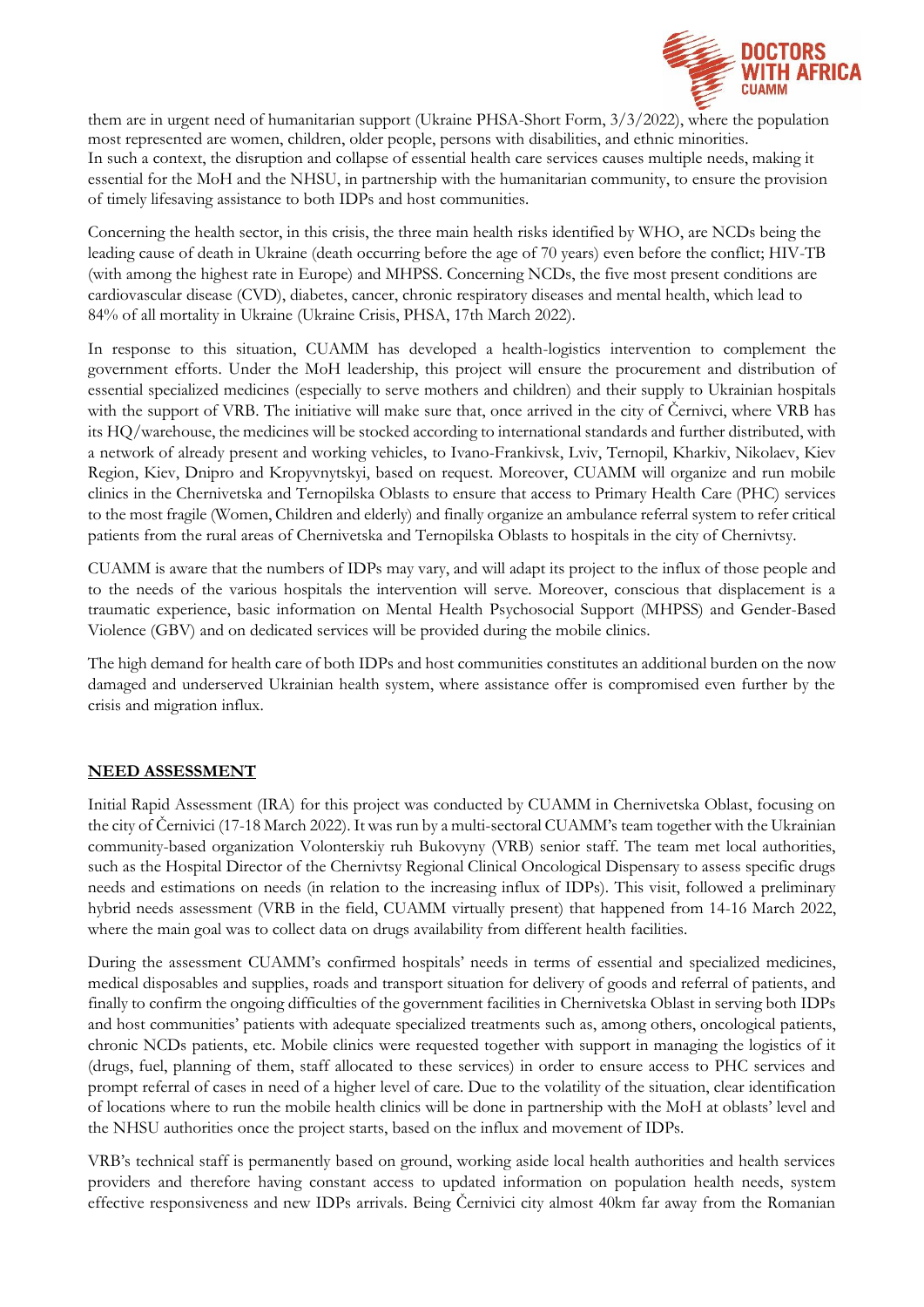

border, CUAMM has identified, during the needs assessment, Siret (the first city in Romania after the border) to be its logistics operational hub, in order to have a strong presence on the 2 sides of the borders to ensure monitor of the arrival and departure of the goods, having direct relations with both Ukrainian and Romanian customs and logistics clusters. Nevertheless, in order to ensure sustainability, this project will also aim at strengthening VRB's logistics-hub in Černivci. The final outcome of CUAMM's IRA showed that, although the primary logistics reception centre for this project will be in Černivici, the initiative will be able to leverage on VRB's existing connections and relations with local health authorities to make sure drugs and medicines will be delivered also in Chernivtsi-Ivano-Frankivsk, Lviv, Ternopil, Kharkiv, Nikolaev, Kiev Region, Kiev, Dnipro, Kropyvnytskyi. The project indeed will serve health facilities in these locations. Finally, it has been identified the need to provide mobile health clinics especially within the communities of Chernivetska Oblast and Ternopilska oblasts.

### **ACTIVITIES:**

### **Activity 1: Procure, pre-position and distribute medical supplies, essential medications and equipment through established and mobile healthcare services**

Through the MoH-WHO UHNPR tool, CUAMM will map essential and specialized care medicines and medical supply needs in Ukrainian hospitals.

Černivici is currently still easily accessible via the Romanian border (Siret). For this reason, the project will ensure international quality procurement of medicines and supplies, delivered them to Černivici via Siret. Transport of items will be done via land, a minor logistic base will be set up in Siret ensuring safety of medicines and standard of storage (e.g. cold chain) during custom procedures in the Romanian side and Ukrainian side. From Siret trucks will be received and escorted by VRB staff and drove to Černivici (about 40 km) to be delivered to VRB dedicated and already working warehouses. Conscious that pharmaceutical and medical supply logistics require specific training, CUAMM will help VRB to identify within the faculty of pharmacology and medical professionals key staff to be hired in order to help in managing donation of products, safely storing medicines and consumables. A specific training on guidelines adoption and procedures will be provided to the VRB staff who will be hired to manage the store. Basic procedures should be introduced in tracking the items received, stocked them and eventually delivery them to final beneficiaries via paper recorded means (e.g certificate of donation) and digital backup of the same. A monthly supervision and control of stocks will be done by CUAMM and tracking of donation will be done weekly. Adequate space for storing of medicines, cold chain standard and humidity temperature standard for all medical products will be ensured.

Černivici VRB hub represents one of the few point in which international humanitarian aid can enter Ukraine easily and be delivered in a number of cities and healthcare facilities around Ukraine. VRB despite having currently few resources, sometime with only basic items such food and clothes, is already serving with its the network of volunteers Chernivtsi, Ivano-Frankivsk, Lviv, Ternopil, Kharkiv, Nikolaev, Kiev Region, Kiev, Dnipro and Kropyvnytskyi area. Volunteers are using all means (cars, vans etc.) to distribute good requested on daily based by refugees shelters and hospitals in these areas. Some of VRB's volunteers are originally from those cities and have moved to Chernivtsi due to the conflict, therefore they know perfectly the situation, having constant contacts and being organized to receive and deliver goods 24/7. Despite the network created lack of resources is limiting their impact and are in need of fuel, spare parts and other means to sustain the transportation of supplies. Improve their storage capacity and organize their stocks, requested and shipments.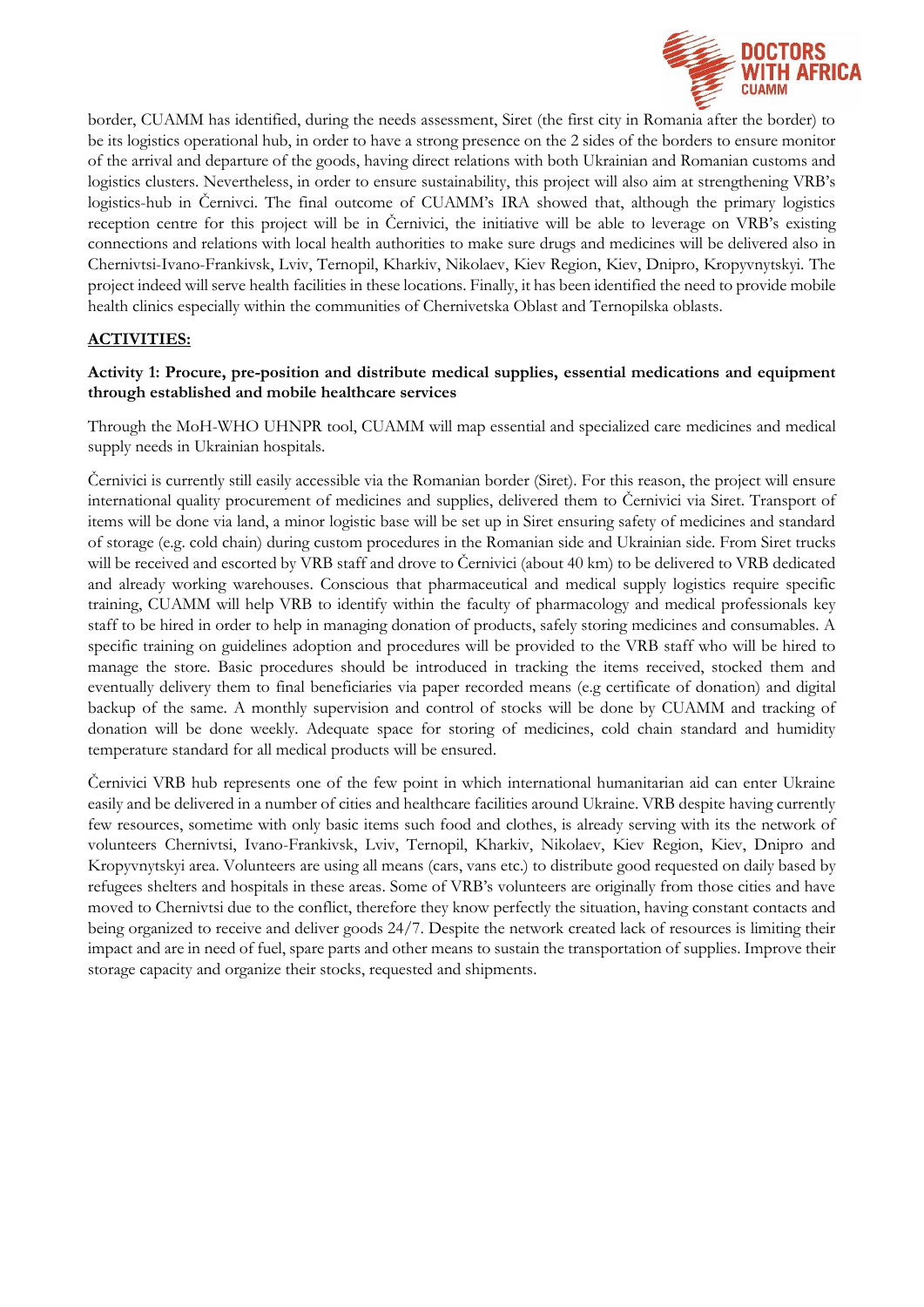



*Distribution Map from Chernivetska to other cities and healthcare facilities.*

## **Activity 2: Provide direct lifesaving and primary health care services (through fixed and mobile clinics), including emergency medical health care services, HIV and TB services, integrated Sexual and Reproductive Health services and Mental health and Psychosocial support**

CUAMM together with VRB will plan, organize and implement mobile health clinics to reach IDPs and host communities in the Chernivetska and Ternopilska Oblasts.

With a vast part of the health system collapsing because of attacks, interruption of the centralized supplies system and constant movement of IDPs it is necessary to develop mobile clinics. This mobile multidisciplinary teams (MT) aims to deliver essential Maternal and Child Health (MCH), psychosocial and MH services, NCDs screening and ensuring the retention into treatment of the chronic patients, identification of serious cases for evacuation  $\setminus$ referral and basic medical care in hard to reach areas. The main target will be children under 5 years and pregnant women but also elderly (especially those with chronic conditions) and young girls and boy, with attention paid both to hosting families, hosting community's and IDPs' needs. VRB and CUAMM will organize this mobile teams, on a bi-monthly basis, in partnership with Chernivetska and Ternopilska local authorities and hospitals, ensuring the creation of a roster of medical staff who will run the mobile clinics.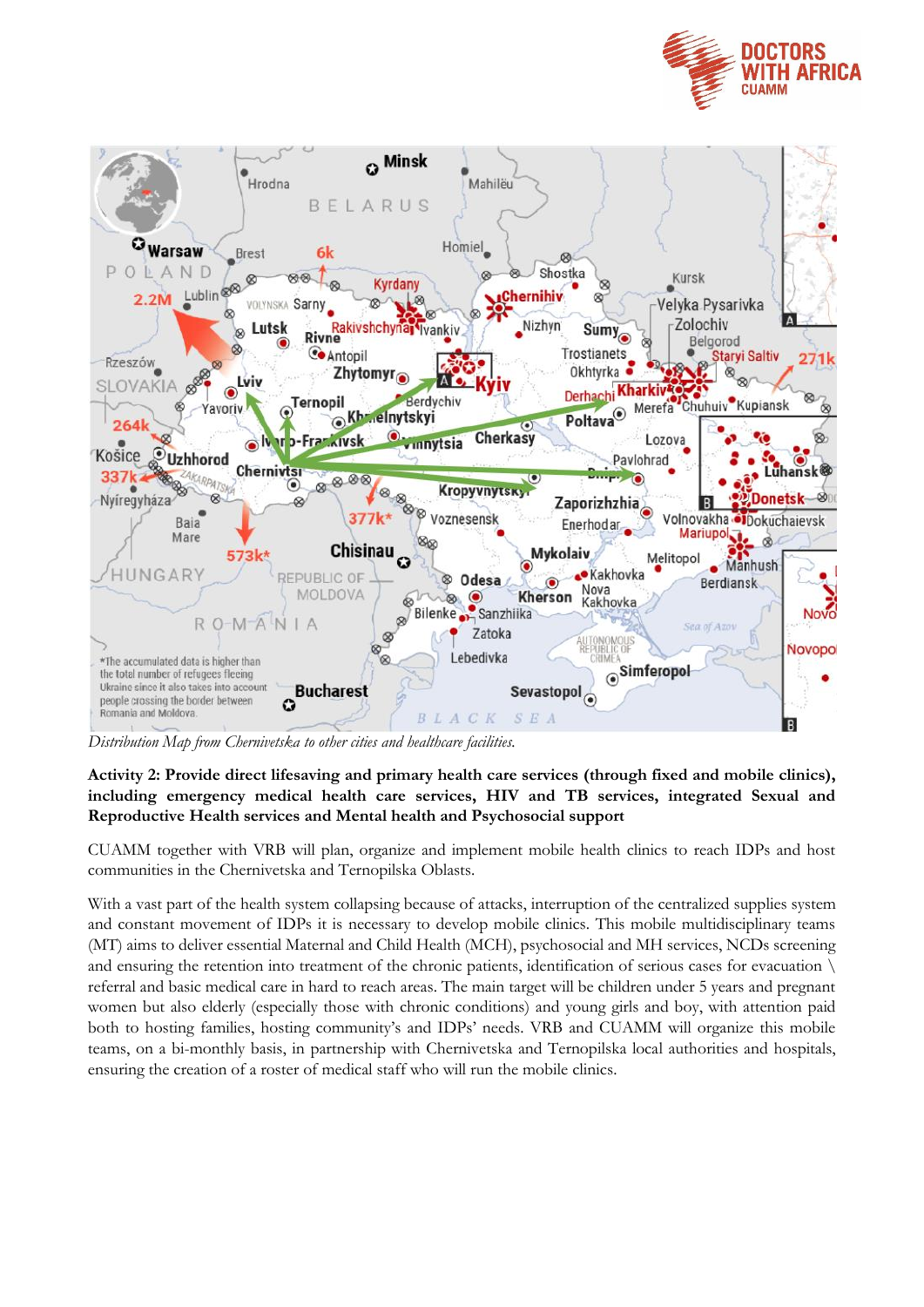

VRB and CUAMM will organize means of transport and basic resources and supply (both consumables, drugs and PPE) for the mobile clinics. VRB will be mainly responsible for routine organization and logistics of mobile teams and CUAMM will ensure supervision, training and specialized, medical professional technical assistance in person (Černivci) or via telemedicine. The project will train local staff, provide basic items for triage (PPE, creation of safe pathways etc..) and develop guidelines and protocols.



*Potential reach of mobile clinics in Chernivetska and Ternopilska Oblasts*

#### **Activity 3: Improve quality and coordination of referrals through linkages between the three levels of healthcare including communities**

The project will strengthen the already existing Oblasts' ambulance referral system, ensuring that patients needing specialized care (oncology, chronic conditions, disability) from the communities served by the mobile health clinics can be referred to general hospitals / specialized hospitals in Černivci.

Černivci is one of the few places with functional (despite lack of medicines and supplies) hospitals of secondary and tertiary care level. Many of tertiary care cases are referred to Černivci from all over the country and this number could increase if fighting intensifies. It is worth mentioning that, with the high influx of IDPs (about 200,000 as per today statistics), a number of people with chronic condition or fragility (es. Newborn, elderly, oncology or immunocompromised patients etc..) is reaching the city on top of those autochthonous of the area. This increased amount of patients is putting under stress the local facilities that are lacking of means, supplies and resources (see activity 1 and 2 of the project) and is impeding the local health system to organize structured medical screening, referral and care of patients outside the physical structure of the hospitals. For these reasons, CUAMM and VRB